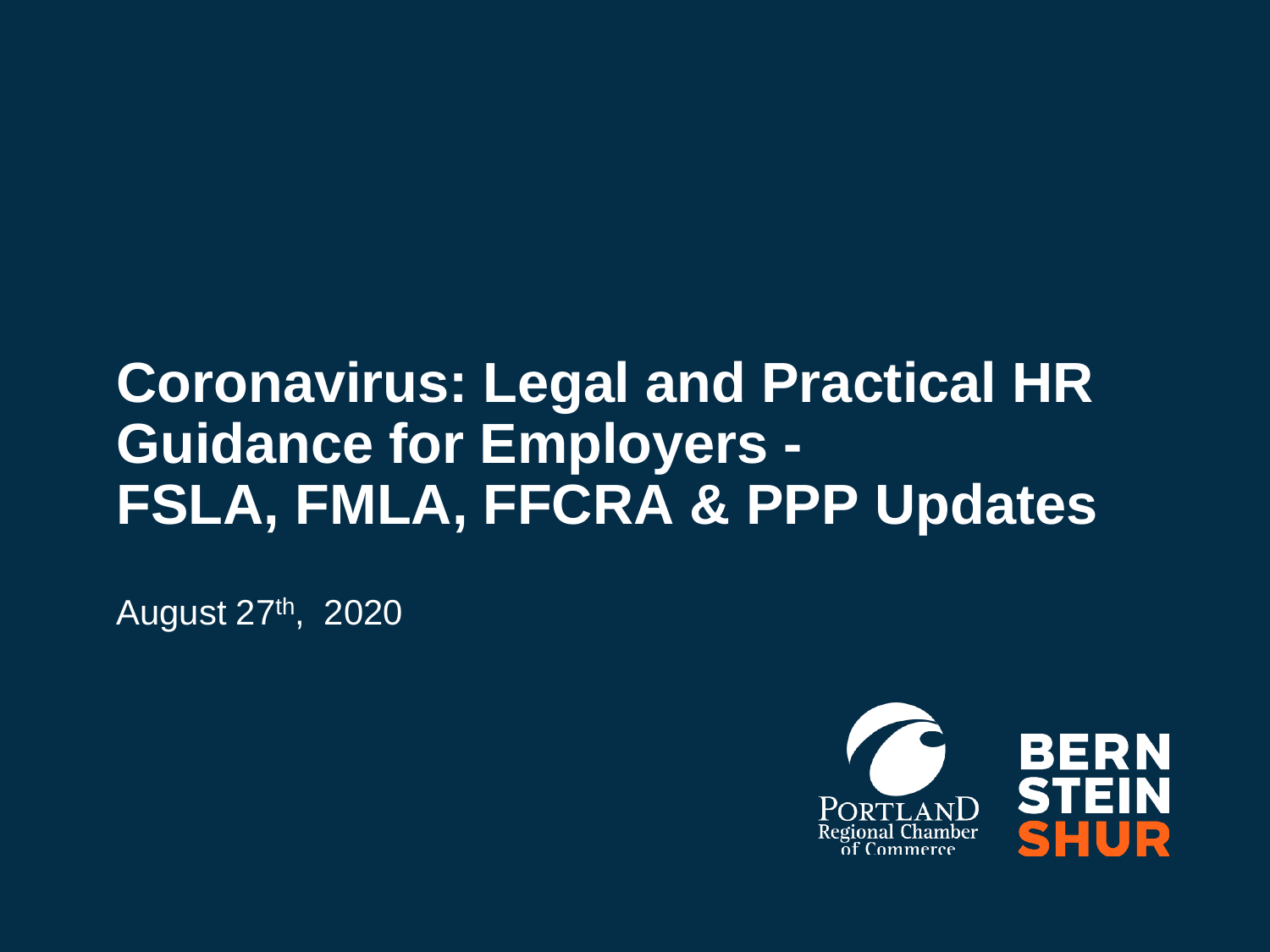# **Bernstein Shur's Coronavirus Legal Response Team**



**Kevan Lee Deckelmann** Shareholder, Business Law Practice Group



**Peter F. Herzog** Shareholder & Co-Chair Labor & Employment **Group** 



**Ann M. Freeman** Shareholder, Labor & **Employment** 



**Tara Walker** Attorney, Labor & Employment



**Matthew J. Saldaña** Attorney, Litigation & Dispute Resolution



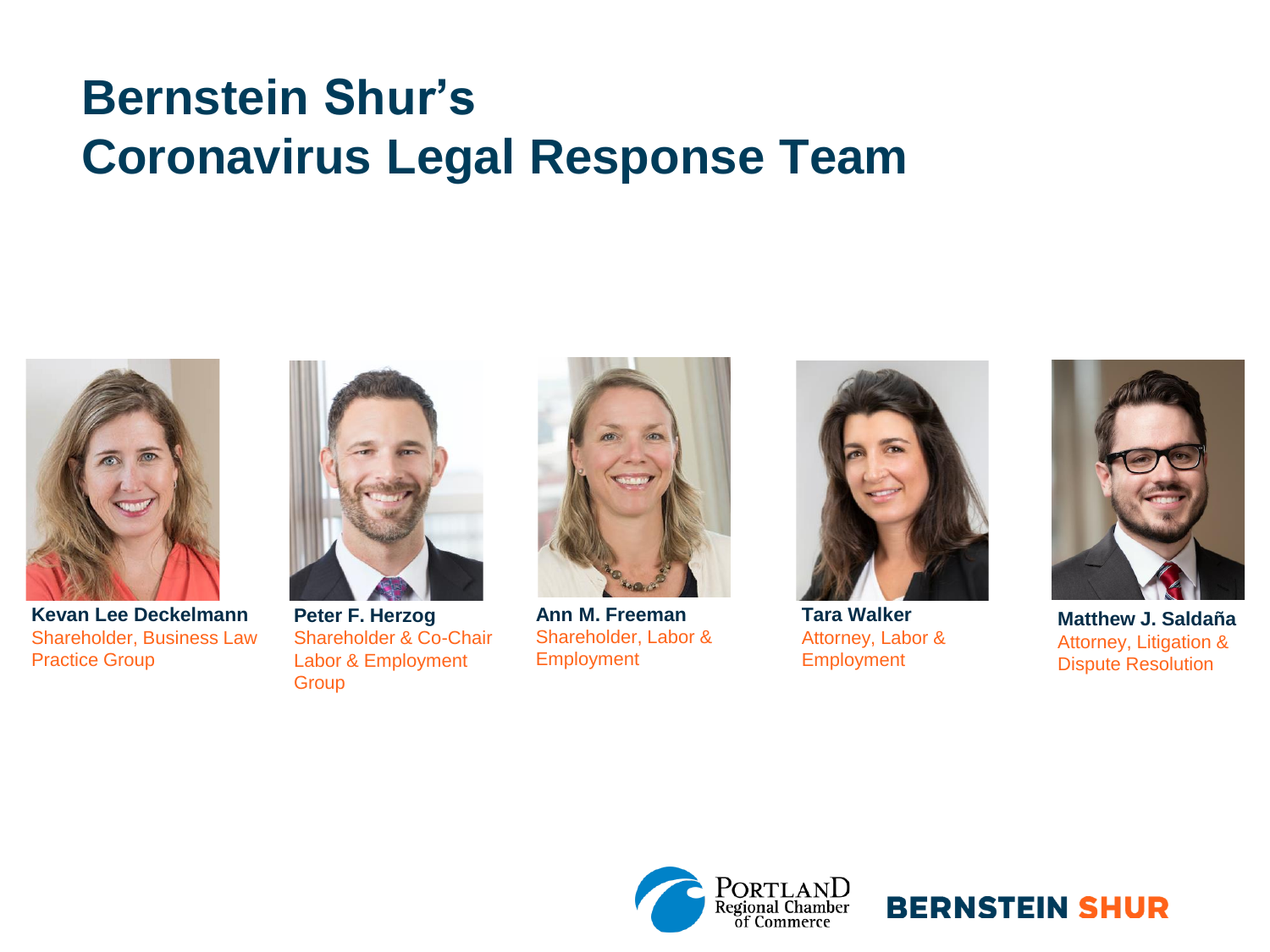# **FFCRA, EPSLA, EFMLA and Unemployment**

- Exhausted Leave
- ADA considerations
- Intermittent leave
- Unemployment: Lost Wages Assistance Program
- Expectations regarding symptoms



**BERNSTEIN SHUR** 

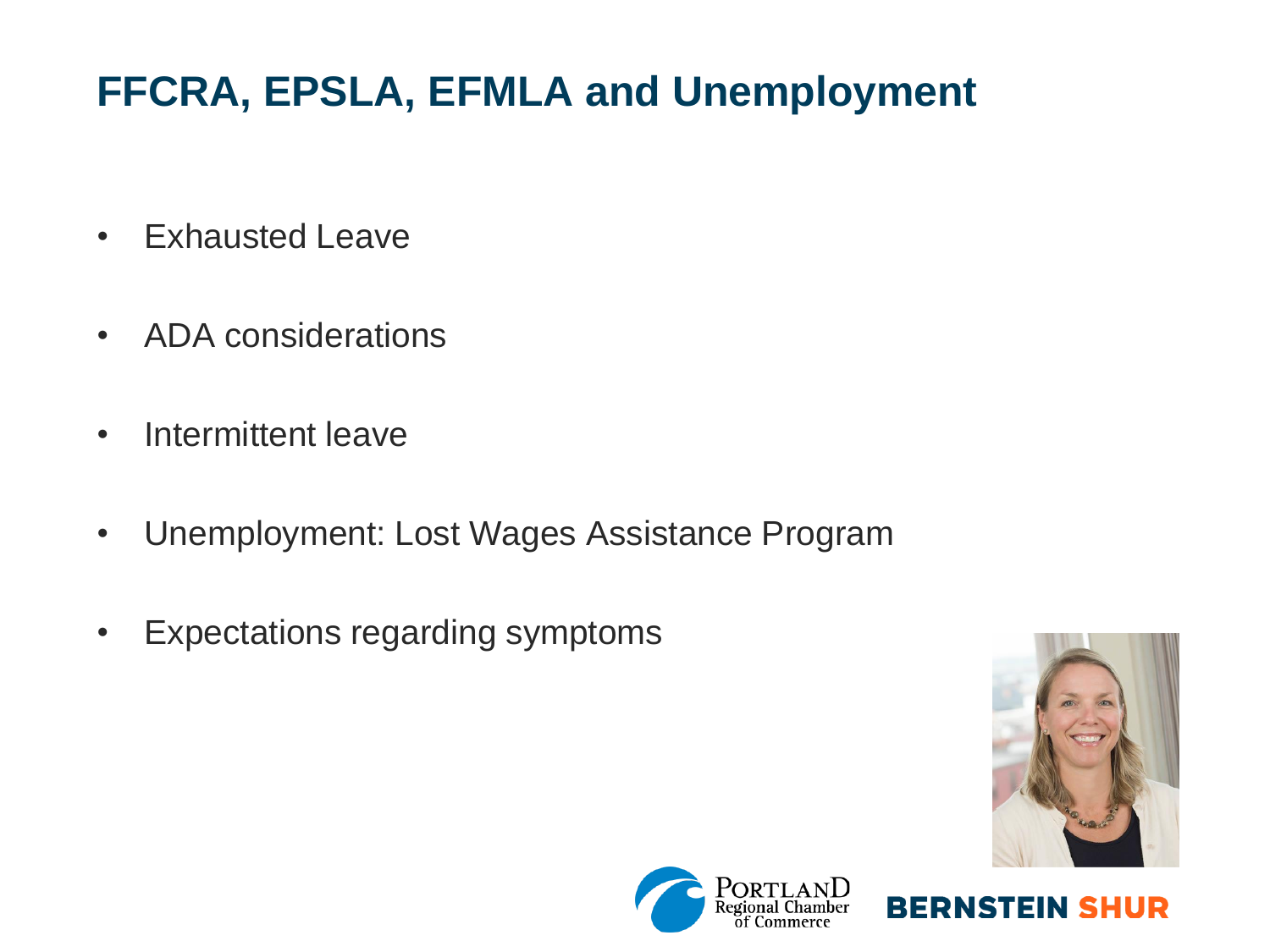### **Paycheck Protection Program: Forgiveness**

- Paycheck Protection Program Flexibility Act (Reminder)
	- Extended loan period to 24 weeks
	- 60% of non-payroll costs
	- Exceptions for rehiring employees
- New Interim Final Rule, August 10, 2020: Non-payroll costs and ownership interests
	- PPP borrowers who have tenants and subtenants, those amounts are excluded.
	- Home-based businesses: household costs limited only to deductible expenses.
	- Rent payments to a related party are permitted *up to the amount of mortgage interest owed on the property*, and the lease was entered into before February 15.



**BERNSTEIN** 

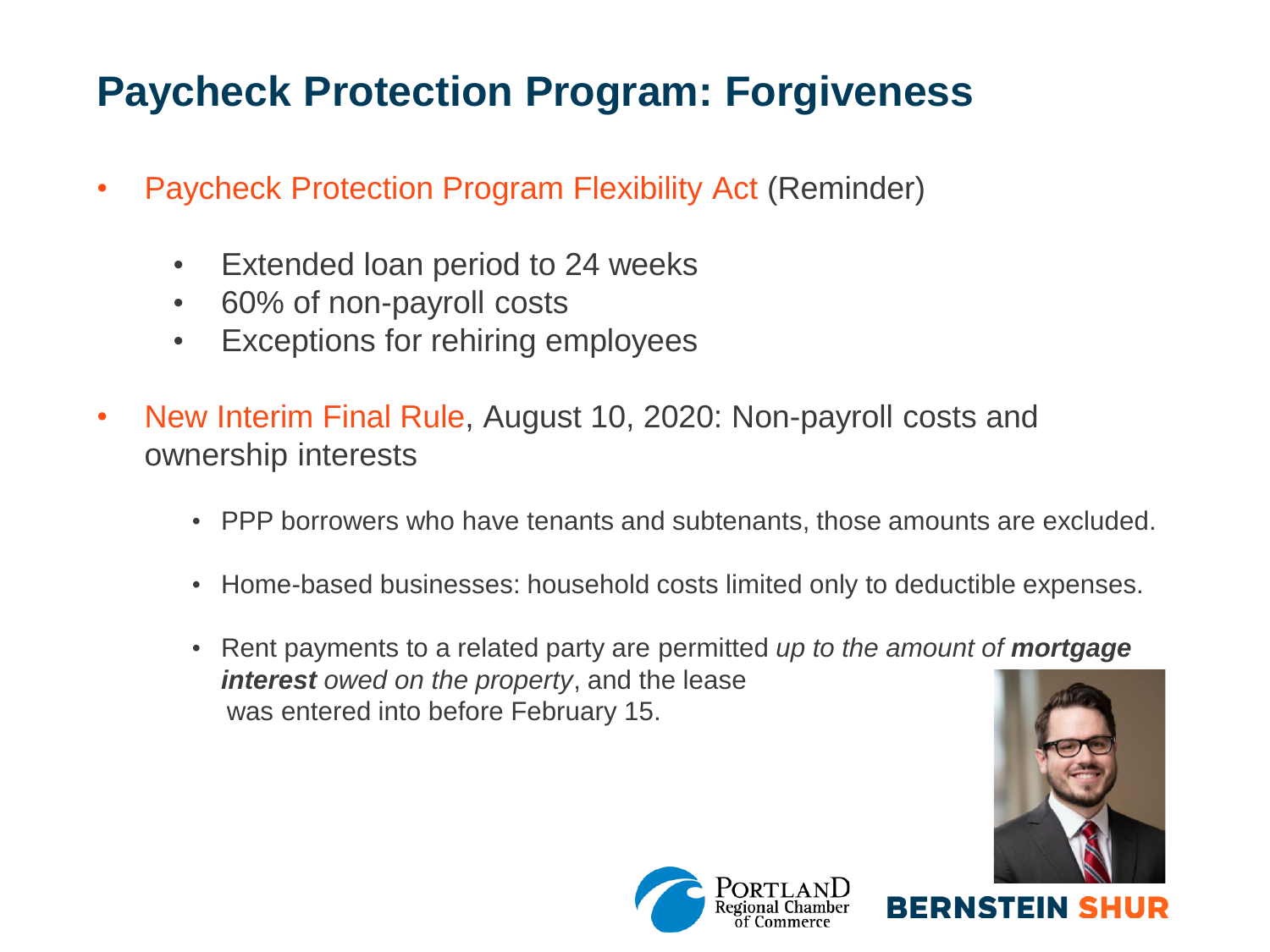### **Paycheck Protection Program: Forgiveness**

• Recent Guidance from SBA and Treasury (FAQs)

#### **Forgiveness [FAQs](https://www.sba.gov/sites/default/files/2020-08/PPP%20--%20Loan%20Forgiveness%20FAQs%20%28August%2011%2C%202020%29-508.pdf) (Aug. 4)**

- No payments on loan required pending forgiveness determination.
- SBA confirms, "payroll costs " are gross amounts of cash compensation before taxes, benefits, or other withholdings for employees, and includes hazard pay.
- Owner compensation capped at \$20,833 per individual for all businesses s/he owns, or \$15,385 for 8-week period.

•**C-Corps**: 2.5/12 total 2019 cash compensation, employer portions of (1) state and local taxes, (2) health insurance and retirement included, with caps.

•**S-Corps**: Same, but health insurance not included if employee has 2% or higher stake in the business or family members of that employee.

•**Schedule C**: Self-employed, 2.5/12 of 2019 Schedule C net profit, no state and local taxes, no health insurance, and no retirement.

•**General Partner**: 2.5/12 net earnings from self-employment, no state and local taxes, no health insurance, and no retirement.

- \*Caps do not apply if you have less than 5% ownership stake in the business.
- Unsecured credit not eligible for forgiveness.

#### Interim Final Rule (Appealing SBA Decisions)

- SBA will review all loans over \$2m, but can review any loan.
- Appeals must be within 30 days to General Counsel for SBA.



**BERNSTEIN SH** 

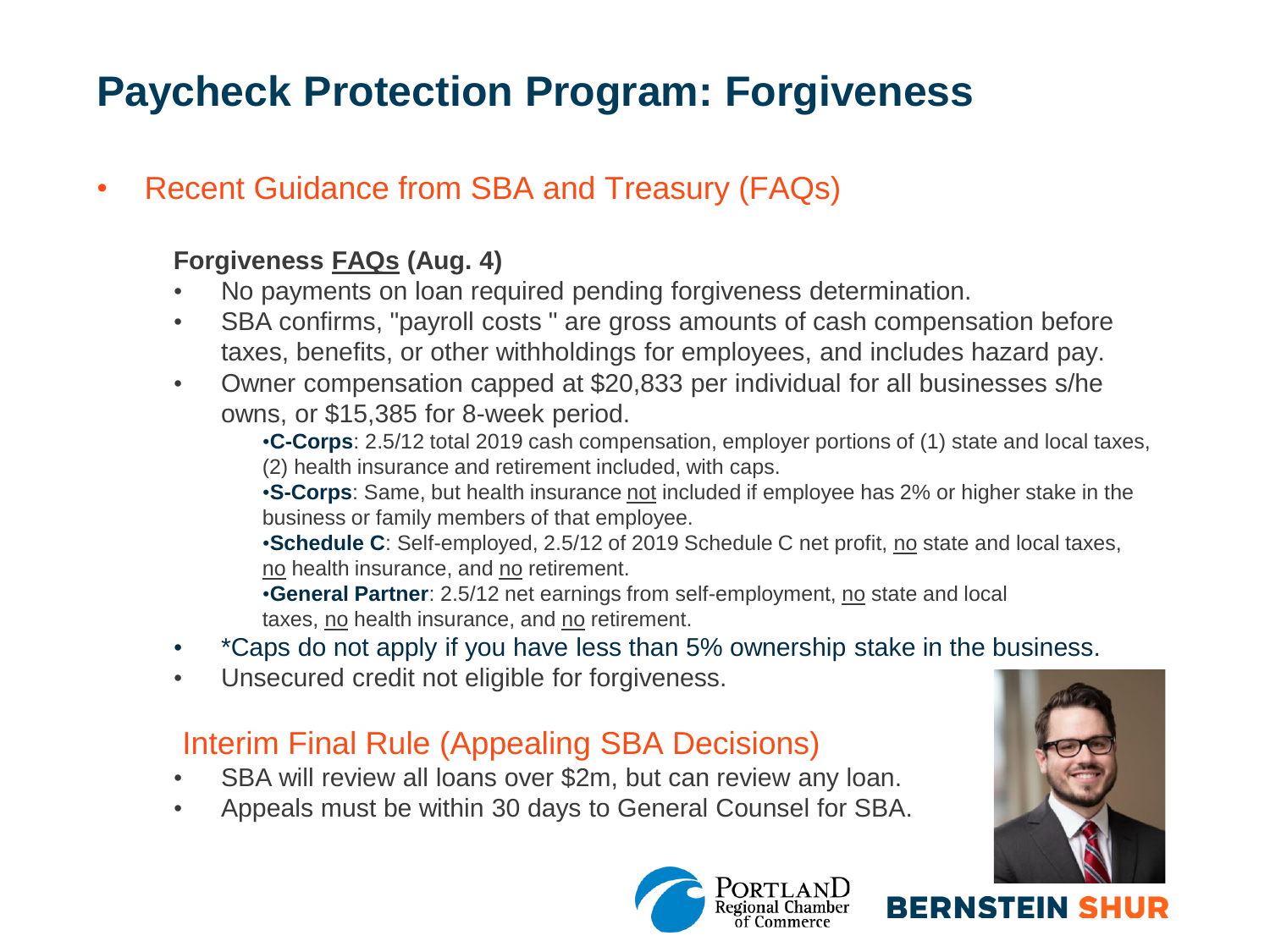### **Paycheck Protection Program: Forgiveness**

- Current Sources of Confusion
	- In the M&A context, confusion on buying, selling, investment, and financing involving PPP borrowers or assets.
		- How to treat outstanding PPP loans in M&A transactions?
		- Impact on certification of necessity for proceeds.
		- Ensuring loan proceeds stay separate following merger.
		- Eligibility questions for PPP loans.
	- President's Memo allowing employees to defer payroll taxes.
		- If employees defer payroll taxes, can borrowers count it as an eligible "payroll cost"?



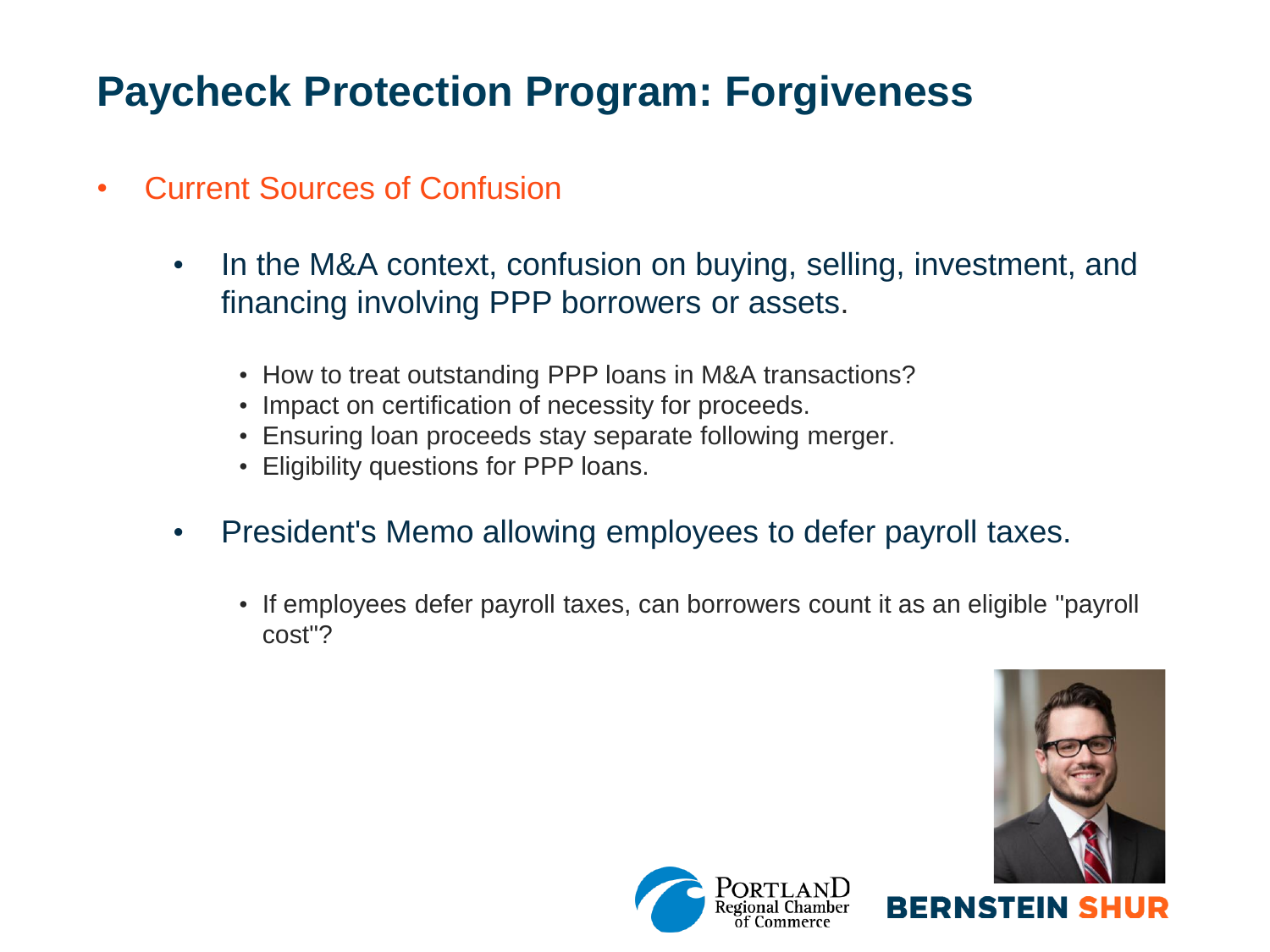## **Liability for COVID-19 Claims**

#### • Employee Litigation

- Lawsuits in other states, injuctive relief, PPE, remote work, or leave.
	- Breach of Employment Agreement
	- Interference with FFCRA or FMLA, including misclassification
	- Non-compete
	- WARN Act (mass layoffs)
	- Whistleblower (masks, healthcare worker PPE)
	- Retaliation
	- Worker's Compensation
	- Discrimination
- 537 Complaints as of yesterday, only 1 in Maine—prisoner seeking unemployment
- Liability to customers, (Millinocket wedding venue example).
	- Three tools for plaintiffs:
		- Contact Tracing
		- Widespread Testing
		- Genetic mapping ("deep sequencing")



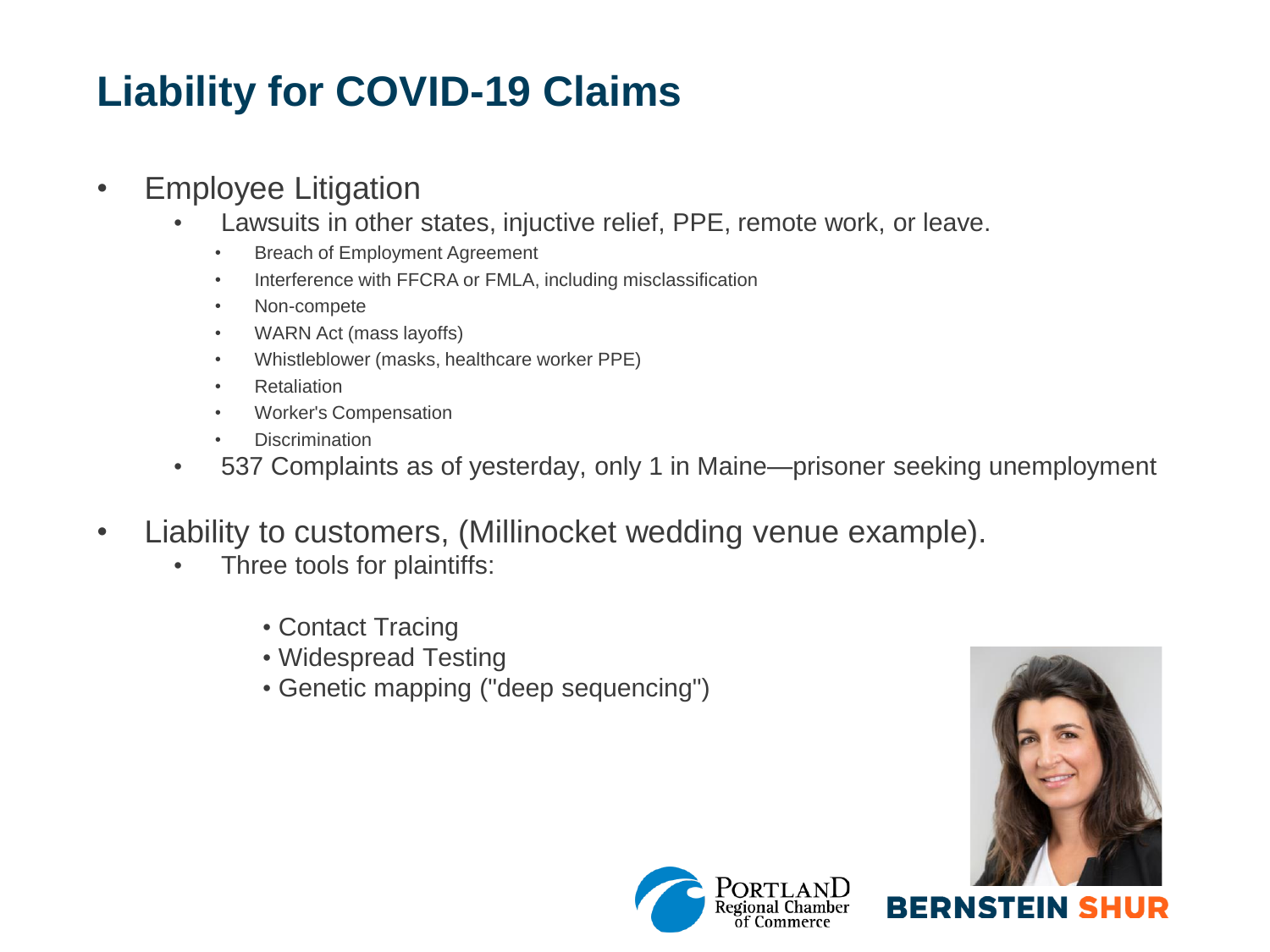# **Liability for COVID-19 Claims**

- Key Takeaways:
	- **Follow health and safety guidance and enforce it.**
		- Pandemic Policy
			- Screening
			- Social distancing
			- Masking, PPE
			- Hygiene
			- What will occur in the event of an illness
		- Policies for Families First Coronavirus Response Act Leave (Emergency Paid Sick and Expanded Family & Medical Leave)
		- DECD Checklists, Postings
	- **Protect yourself**
		- Liability Waivers
		- Understand your insurance coverage





**BERNSTEIN SHU**